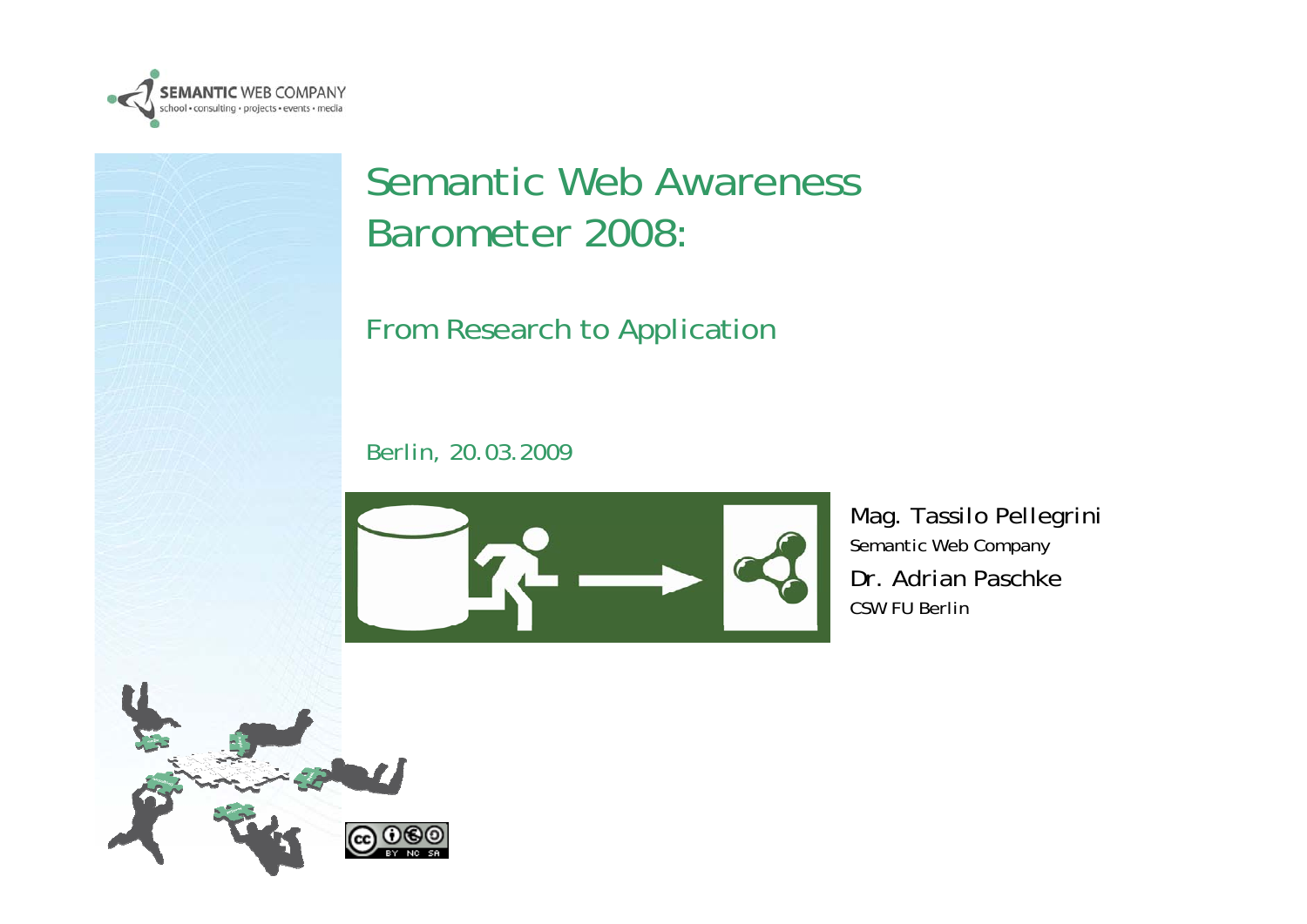

#### Graz, 2. – 4. September 2009: I-Semantics & I-Know



*www.i-semantics.at*

*www.i-know.at*

**Submission Deadline** open till **April 9, 2009**

© Semantic Web Company – http://www.semantic-web.at/ 2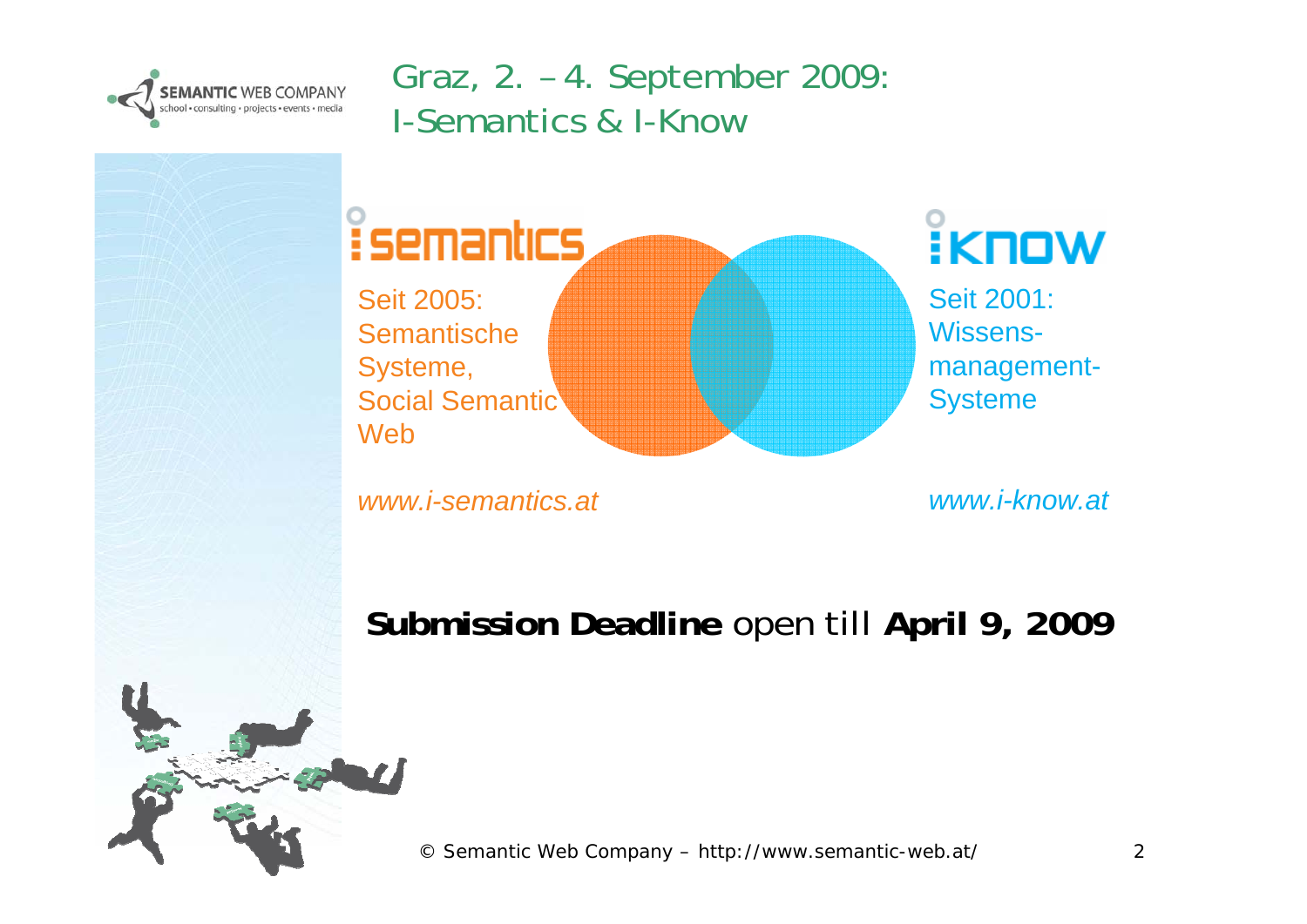

| Project partners      | • Semantic Web Company, Vienna                                                                                 |
|-----------------------|----------------------------------------------------------------------------------------------------------------|
|                       | • Corporate Semantic Web, Berlin                                                                               |
|                       | • Know Center, Graz                                                                                            |
| Method                | Online-Survey<br>viral distribution / validity!                                                                |
| Periode               | 01. Nov. 2008 - 22. Jan. 2009                                                                                  |
| Response              | 531                                                                                                            |
|                       | Drop Out: 51,6%                                                                                                |
| <b>Valid Datasets</b> | 257                                                                                                            |
|                       | Application-oriented: 96 // Research-oriented: 161                                                             |
| Colour legend         | <b>Research-</b><br><b>Application-</b><br><b>Application &amp;</b><br>oriented<br><b>Research</b><br>oriented |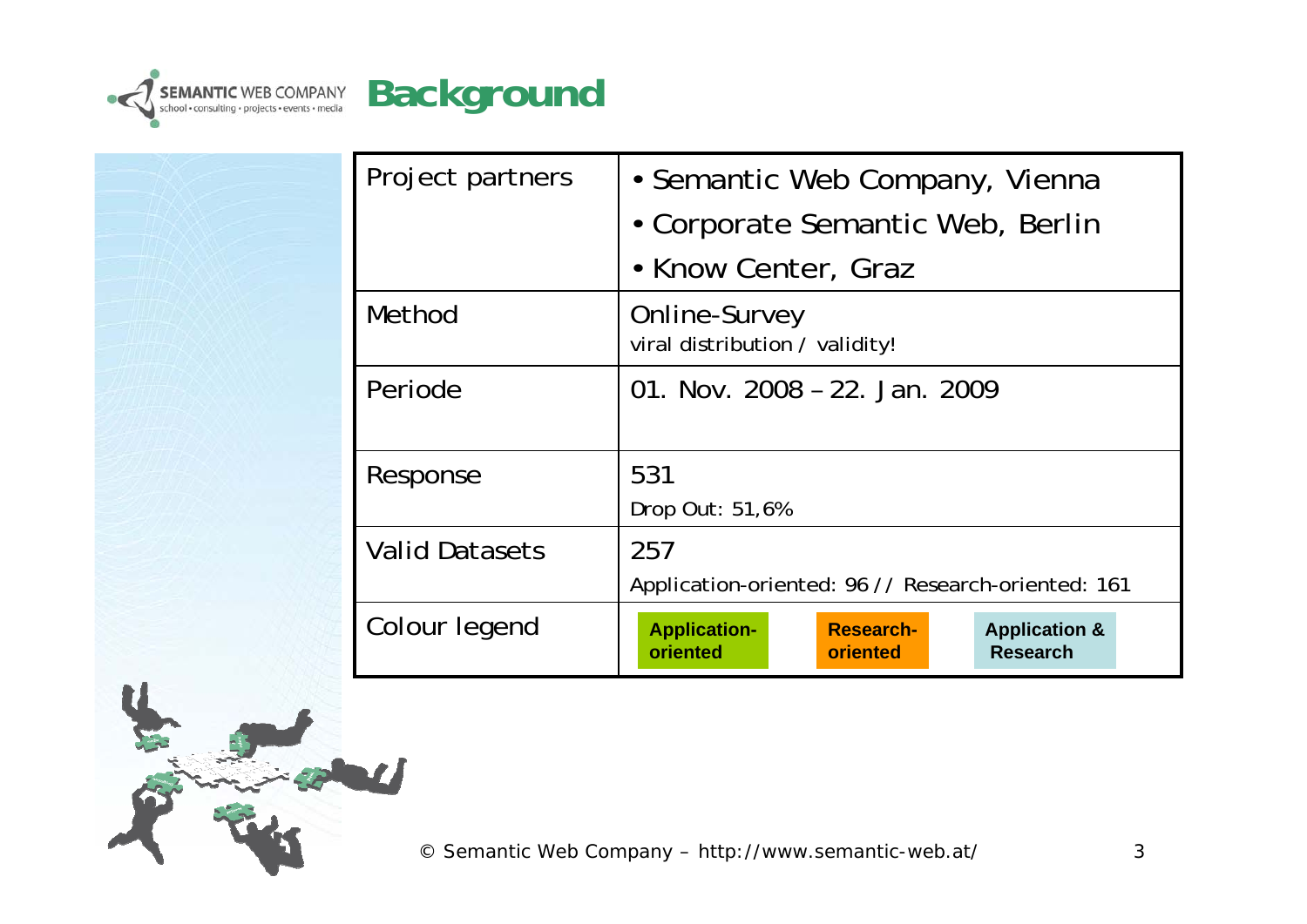

Awareness about and application of Social Software

Awareness about and application of Semantic Web

Differences between application-oriented and researchoriented actors

Differences deriving from region, IT competence & Semantic Web familiarity

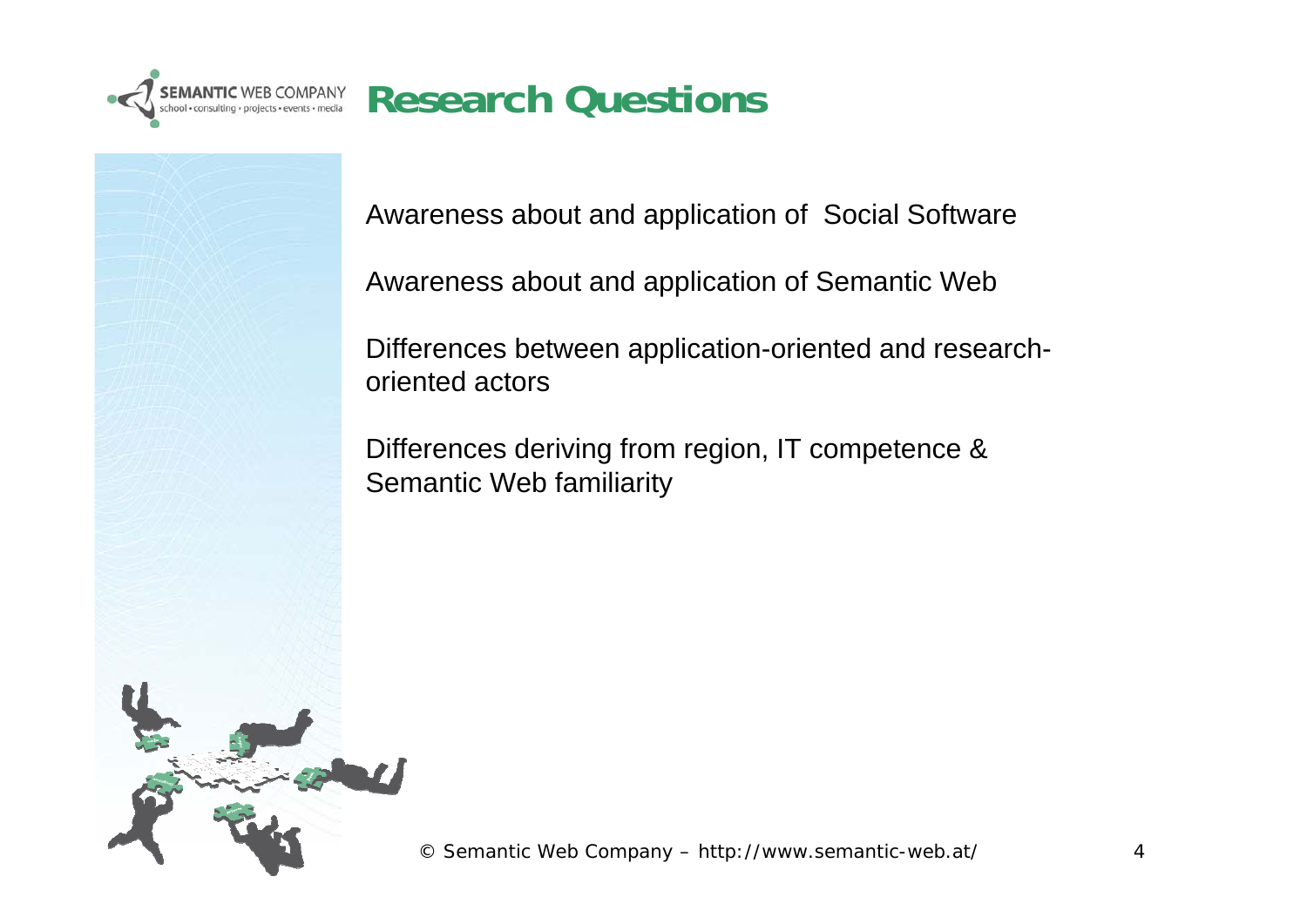



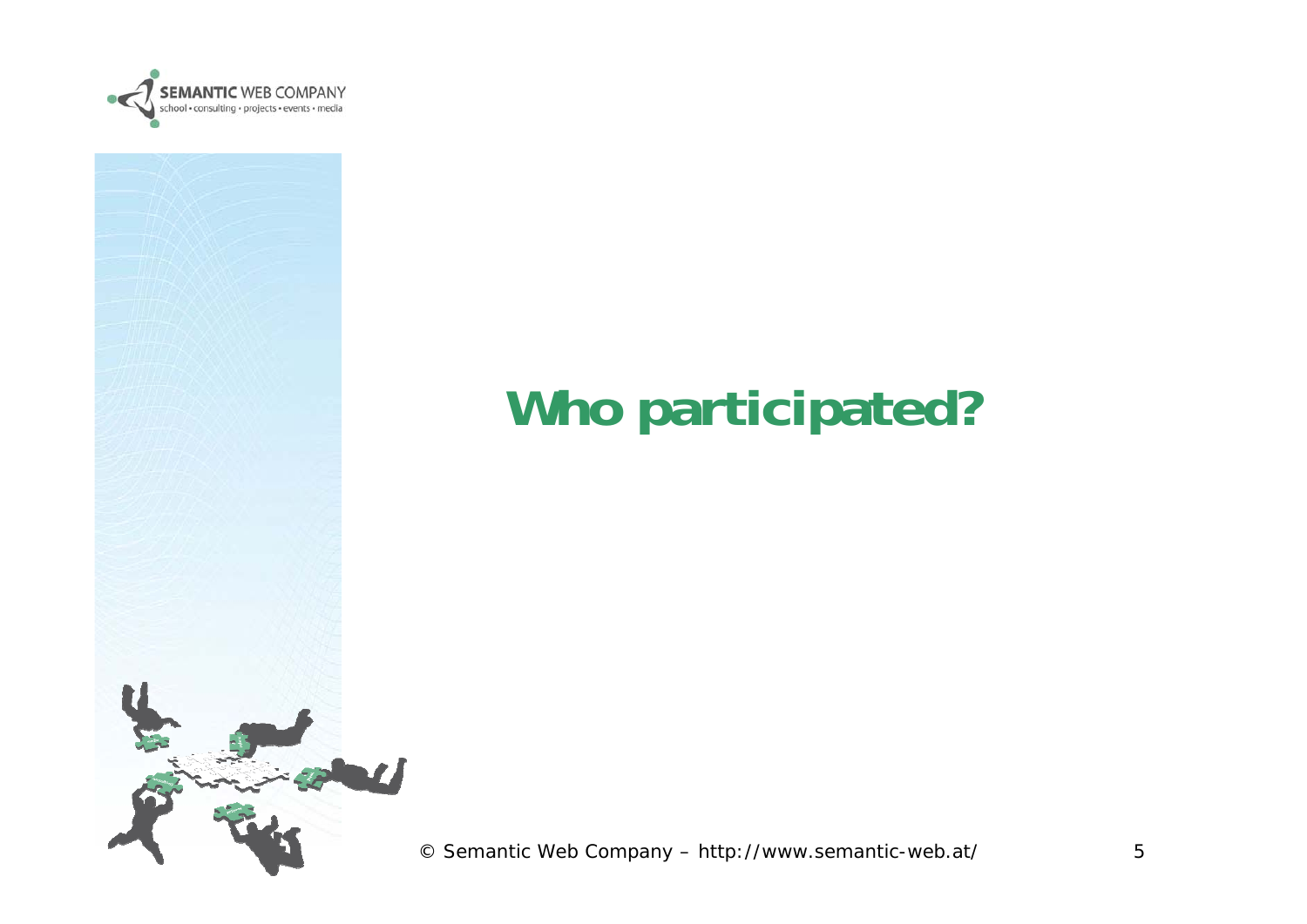

#### Good coverage of Austria, Germany and Switzerland

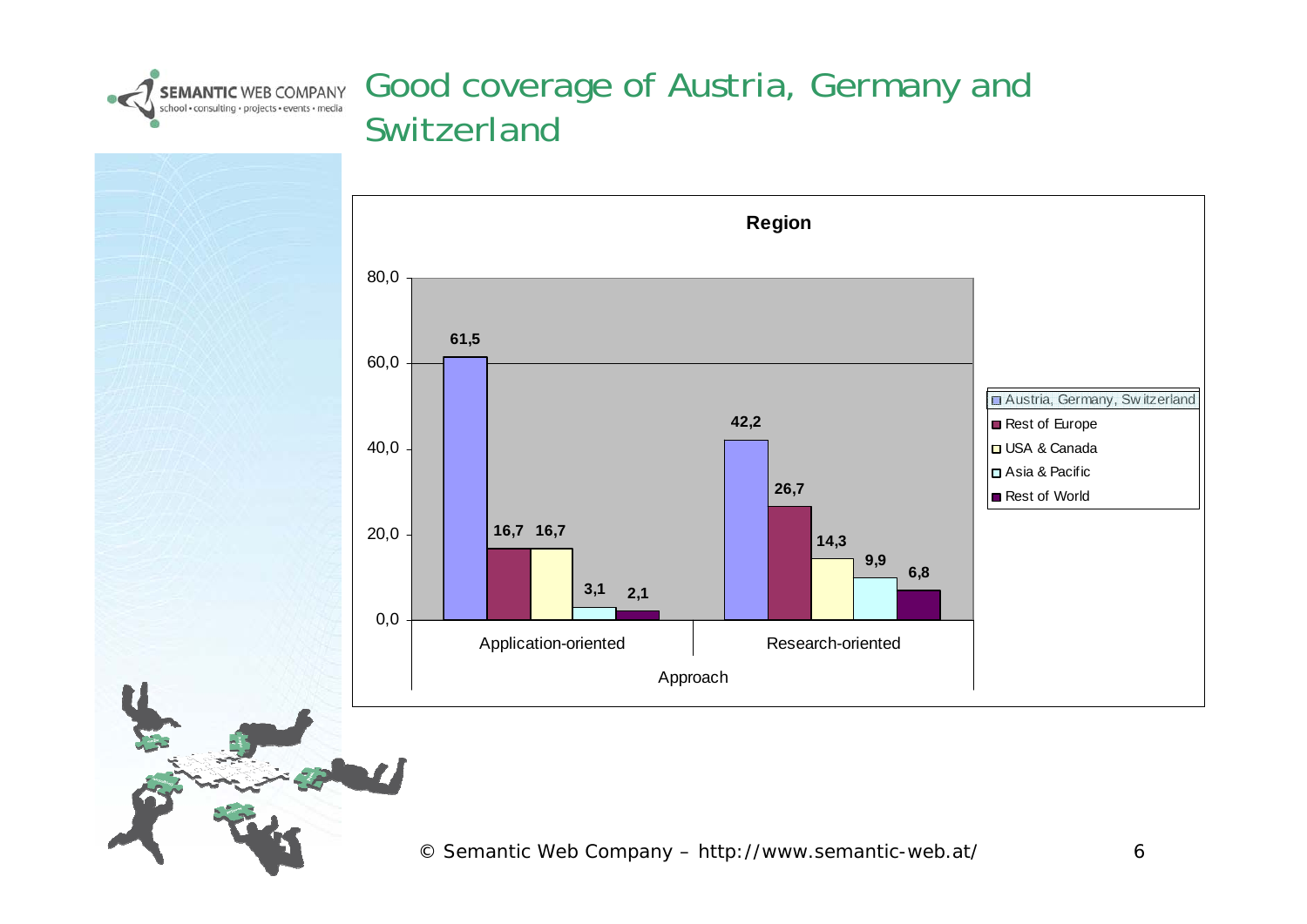

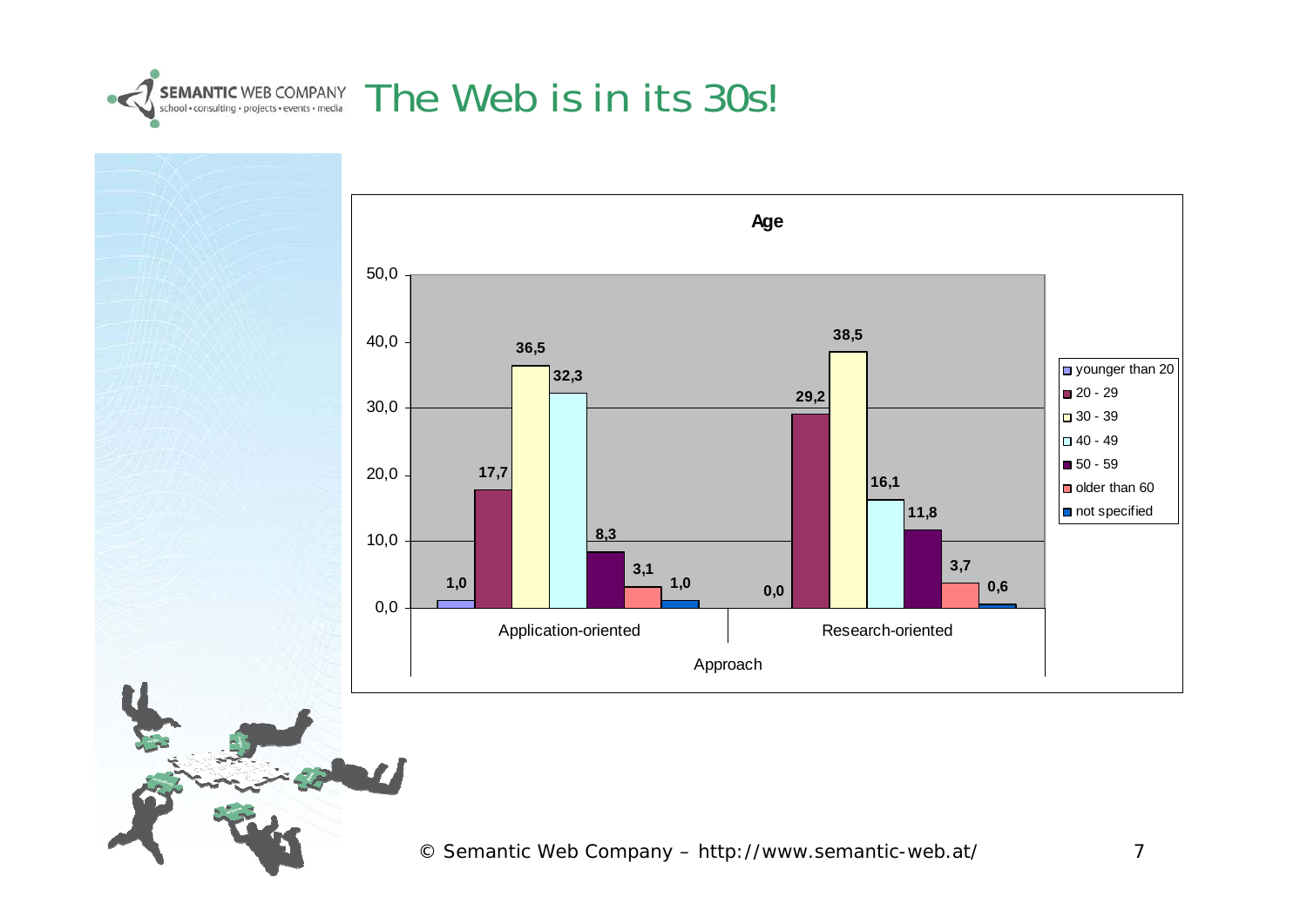

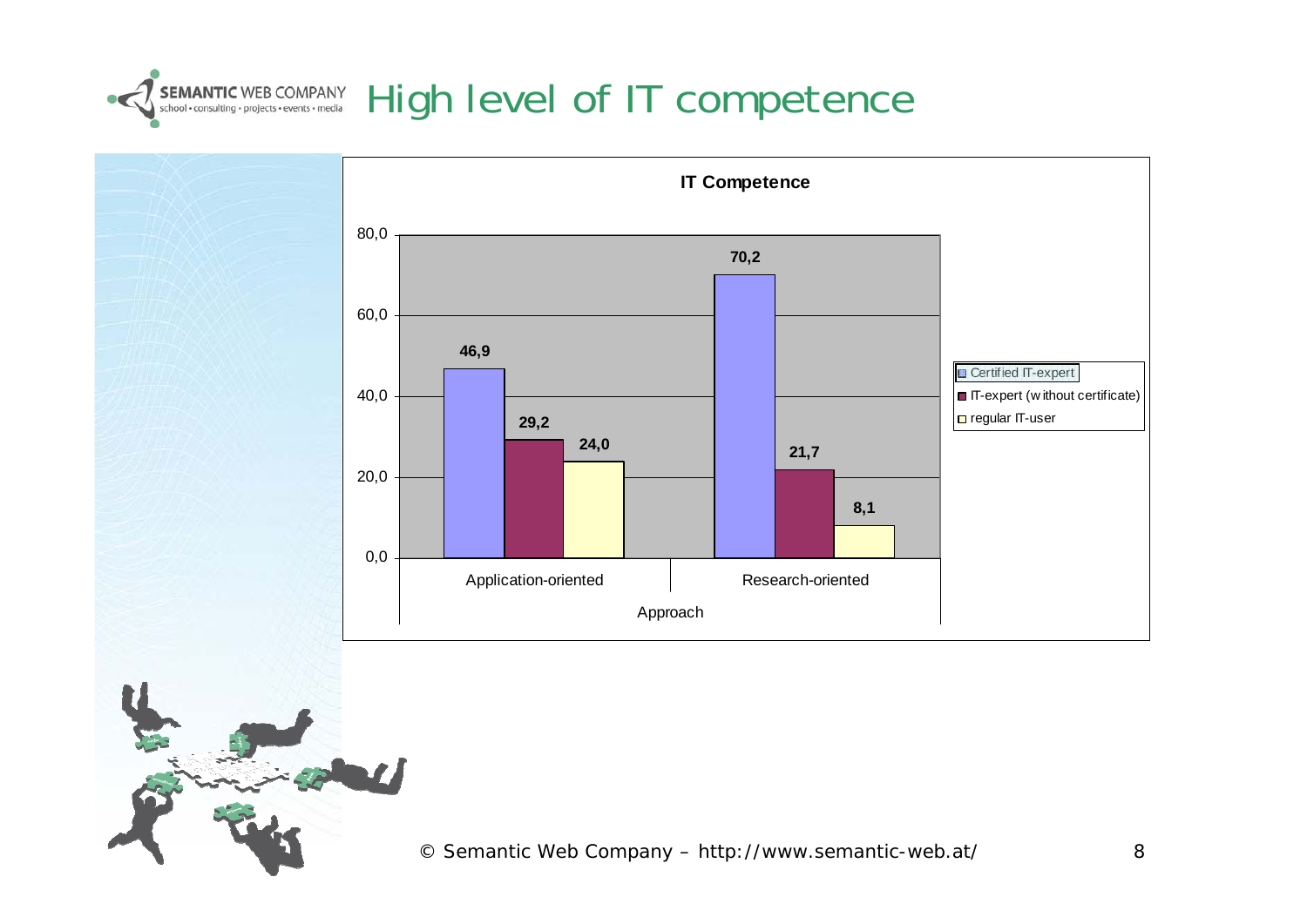

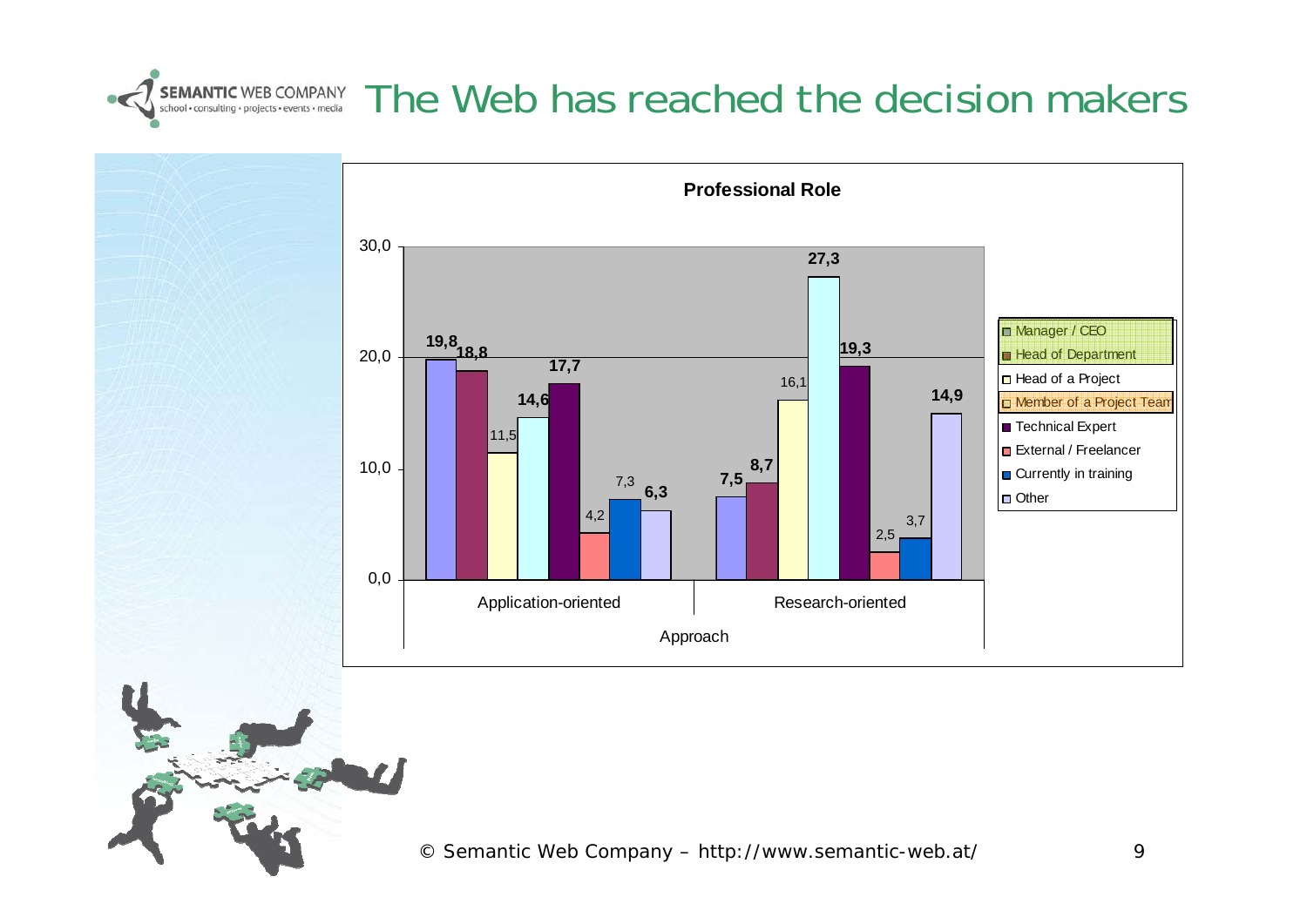### SEMANTIC WEB COMPANY Small & large organisations dominate!

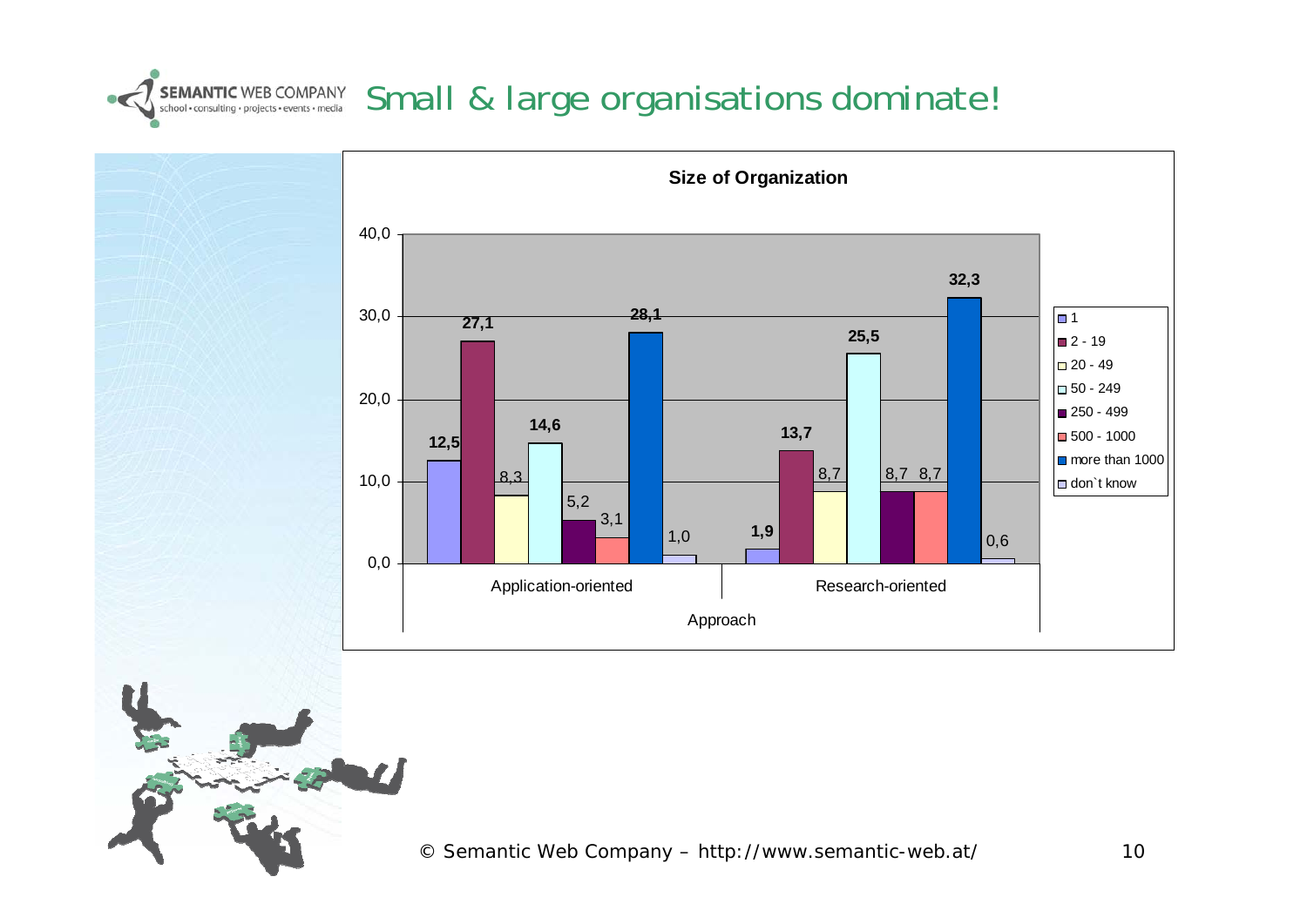



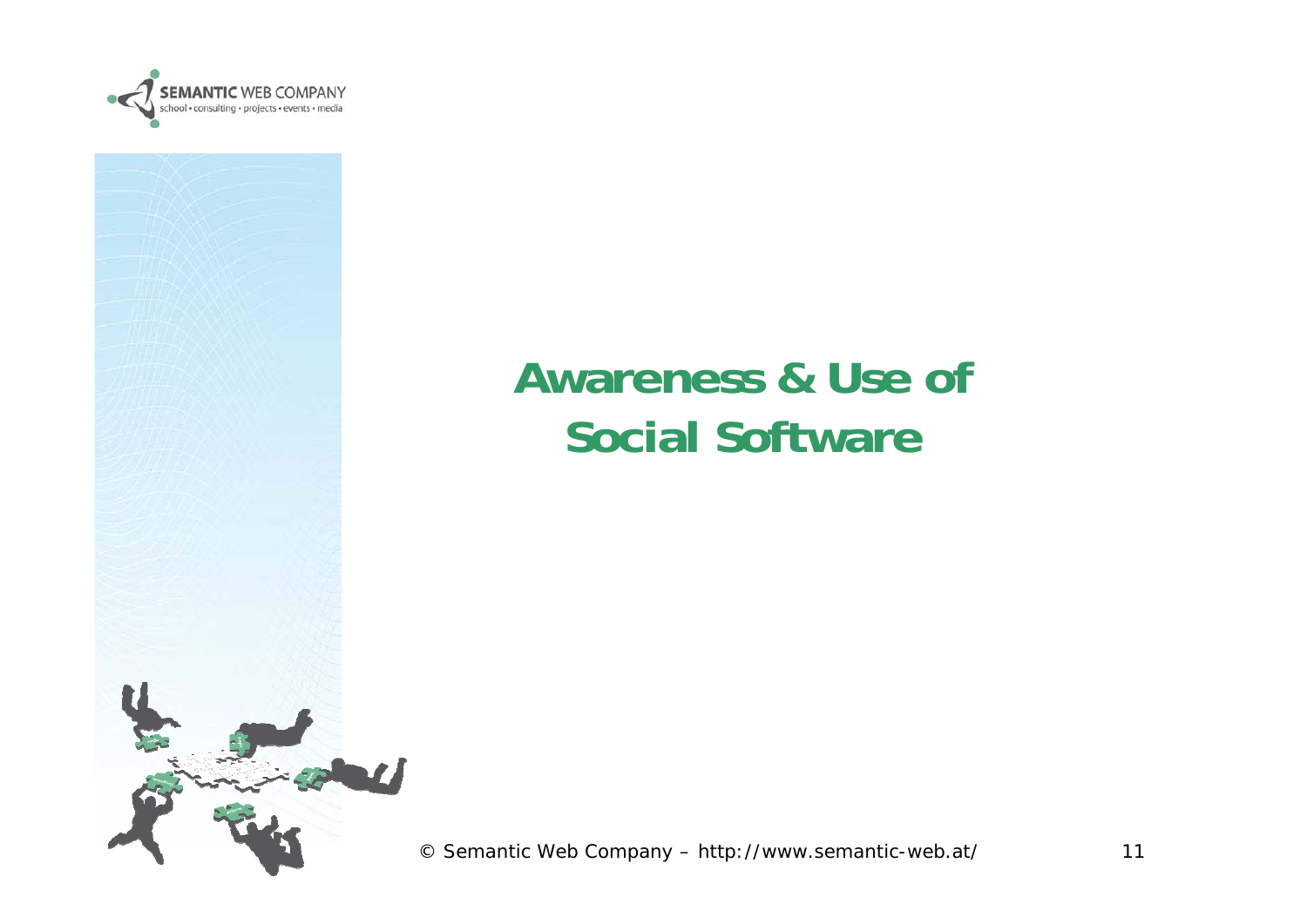#### SEMANTIC WEB COMPANY WIKIS are king! Social Bookmarking stays behind.

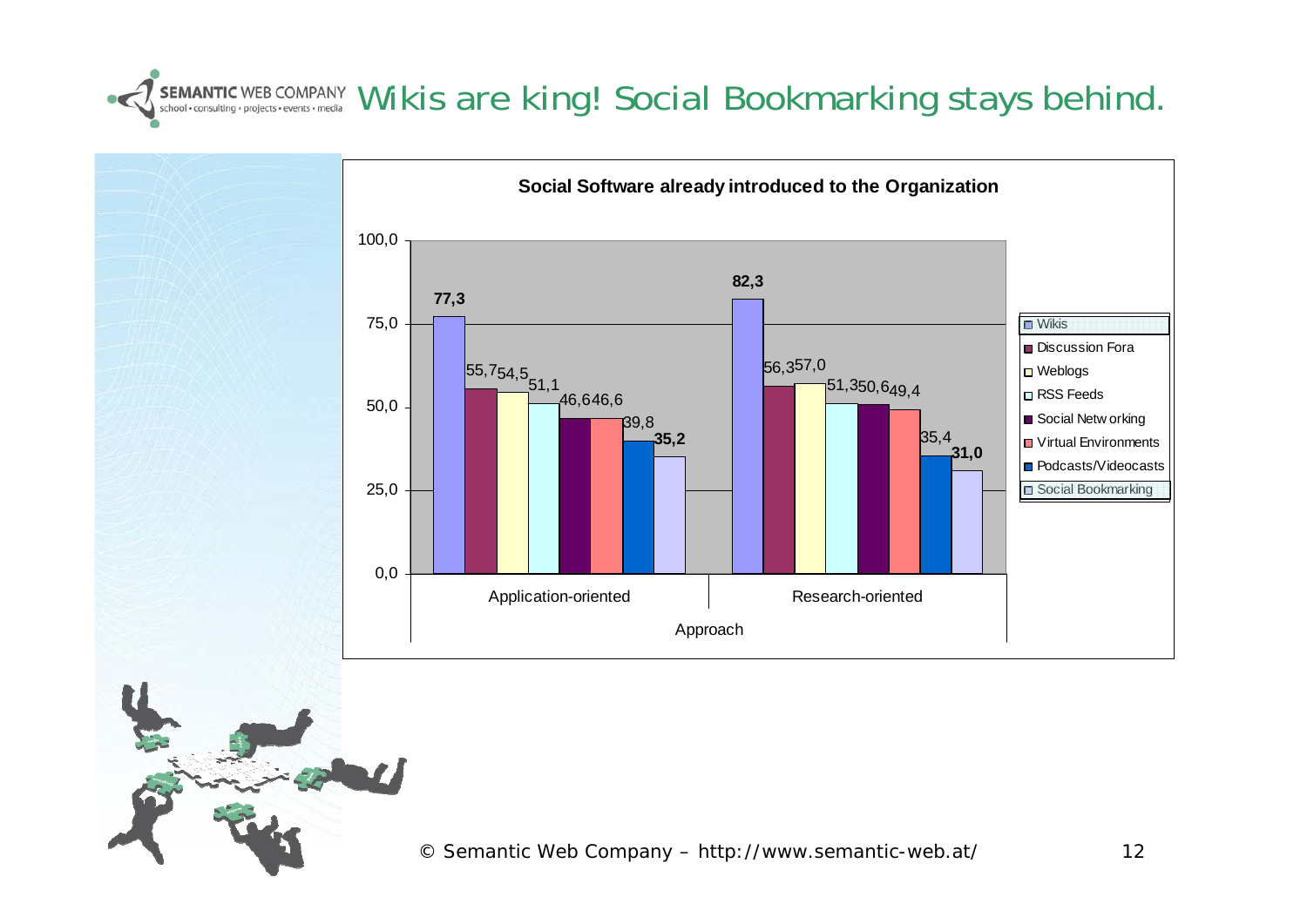# SEMANTIC WEB COMPANY Differing applications & usage patterns

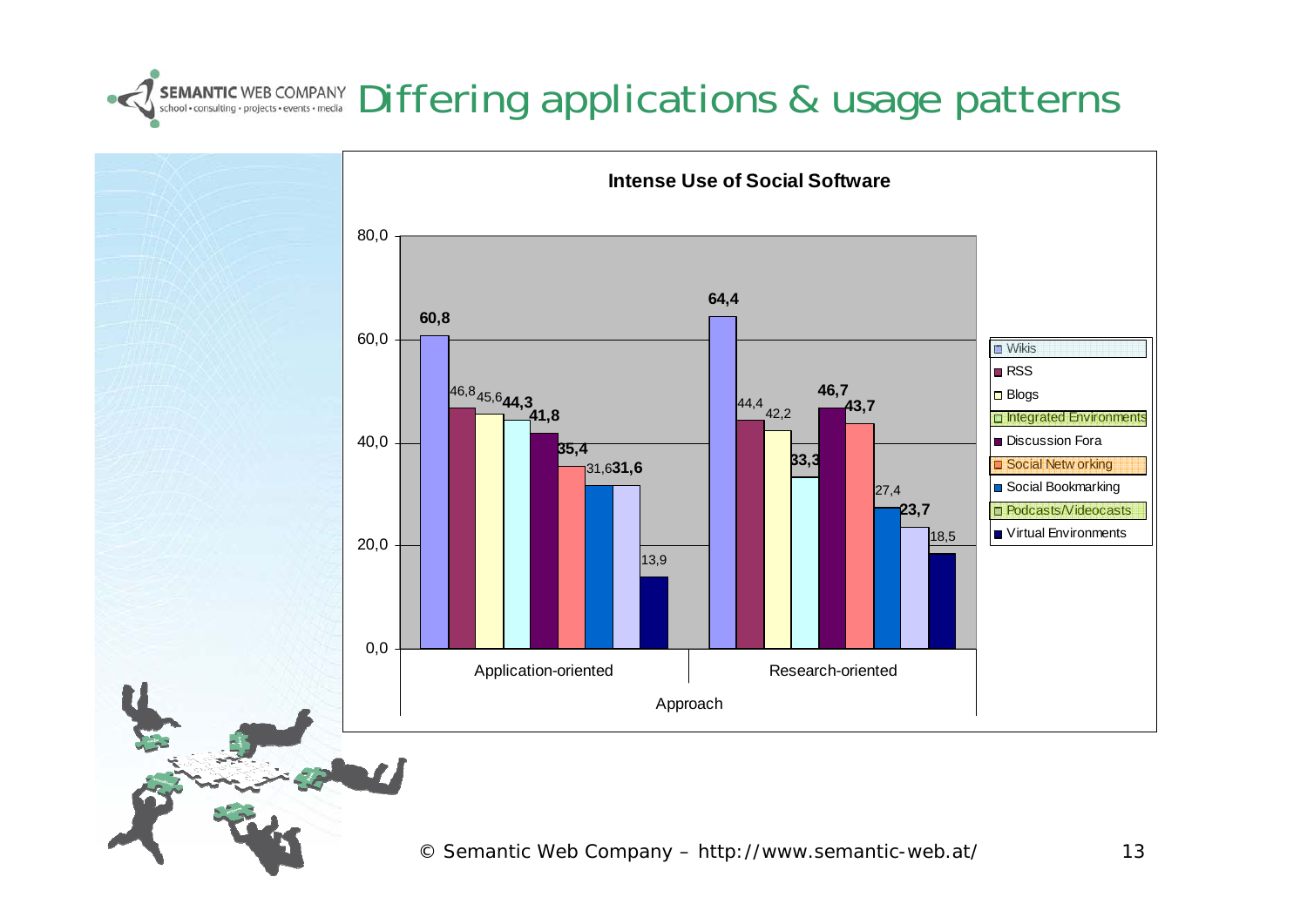#### SEMANTIC WEB COMPANY Differing moditives for the use of Social Software

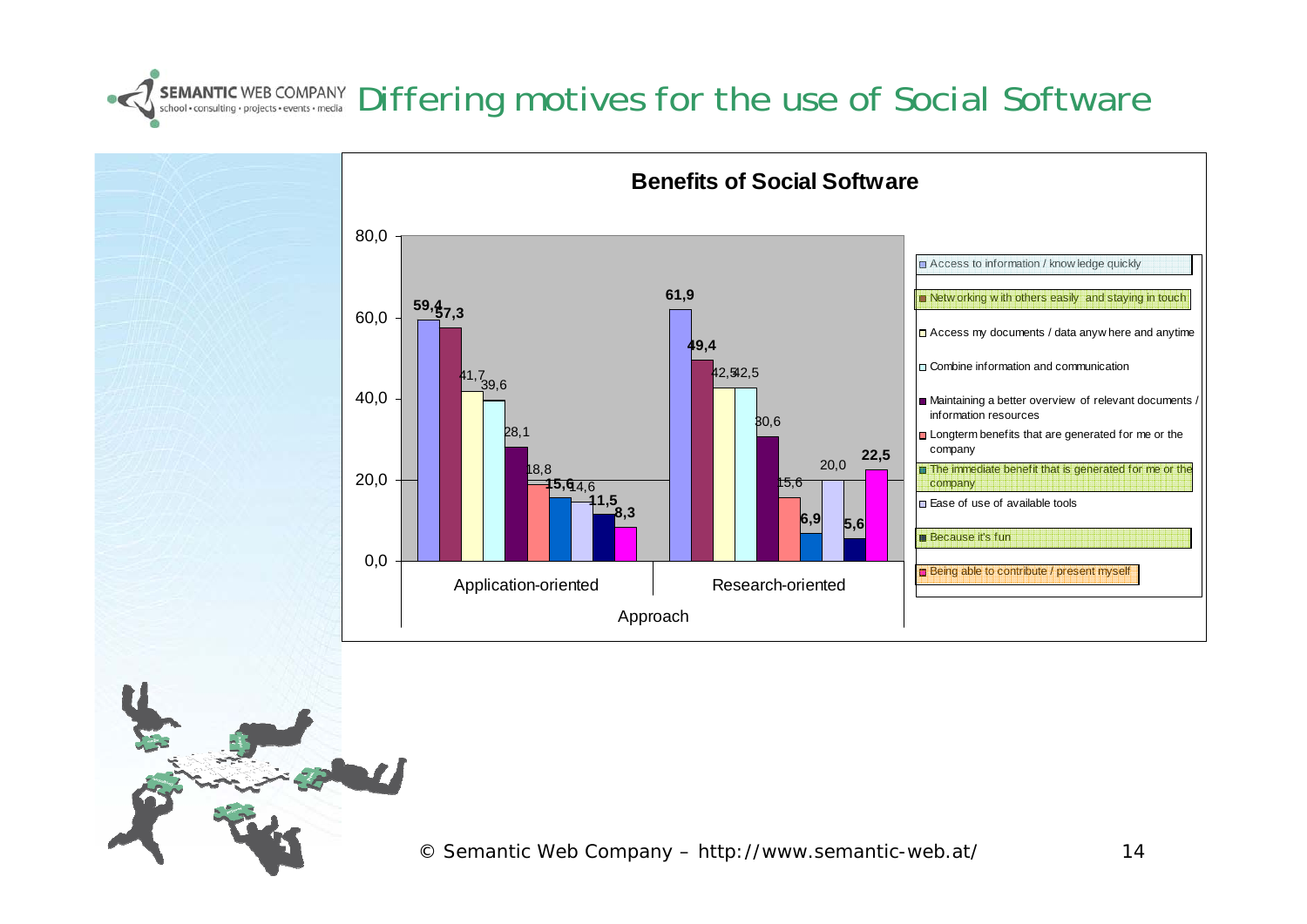### SEMANTIC WEB COMPANY Differring notions about barriers

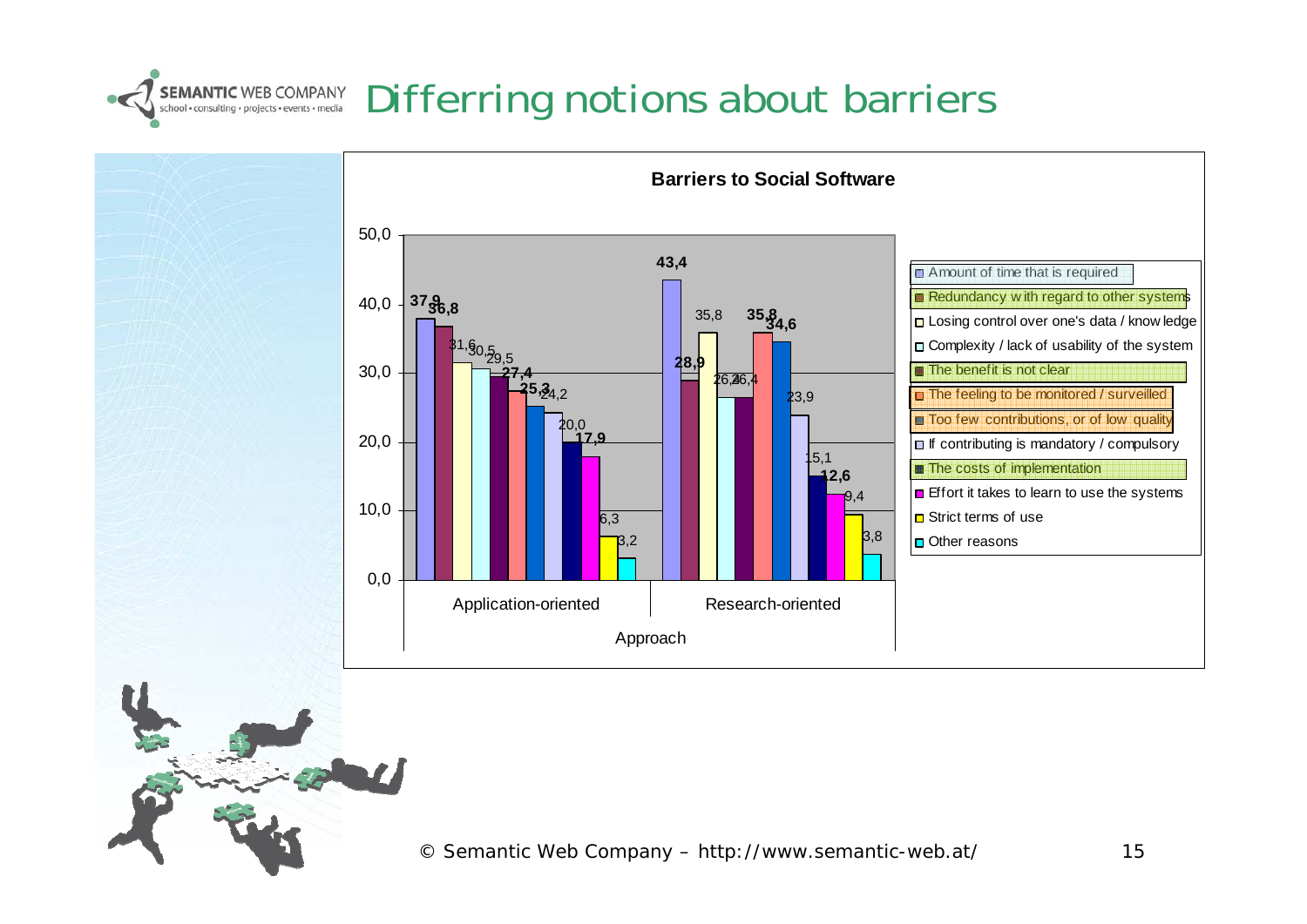

### **Semantic Web-Experience, Expectations & Readiness**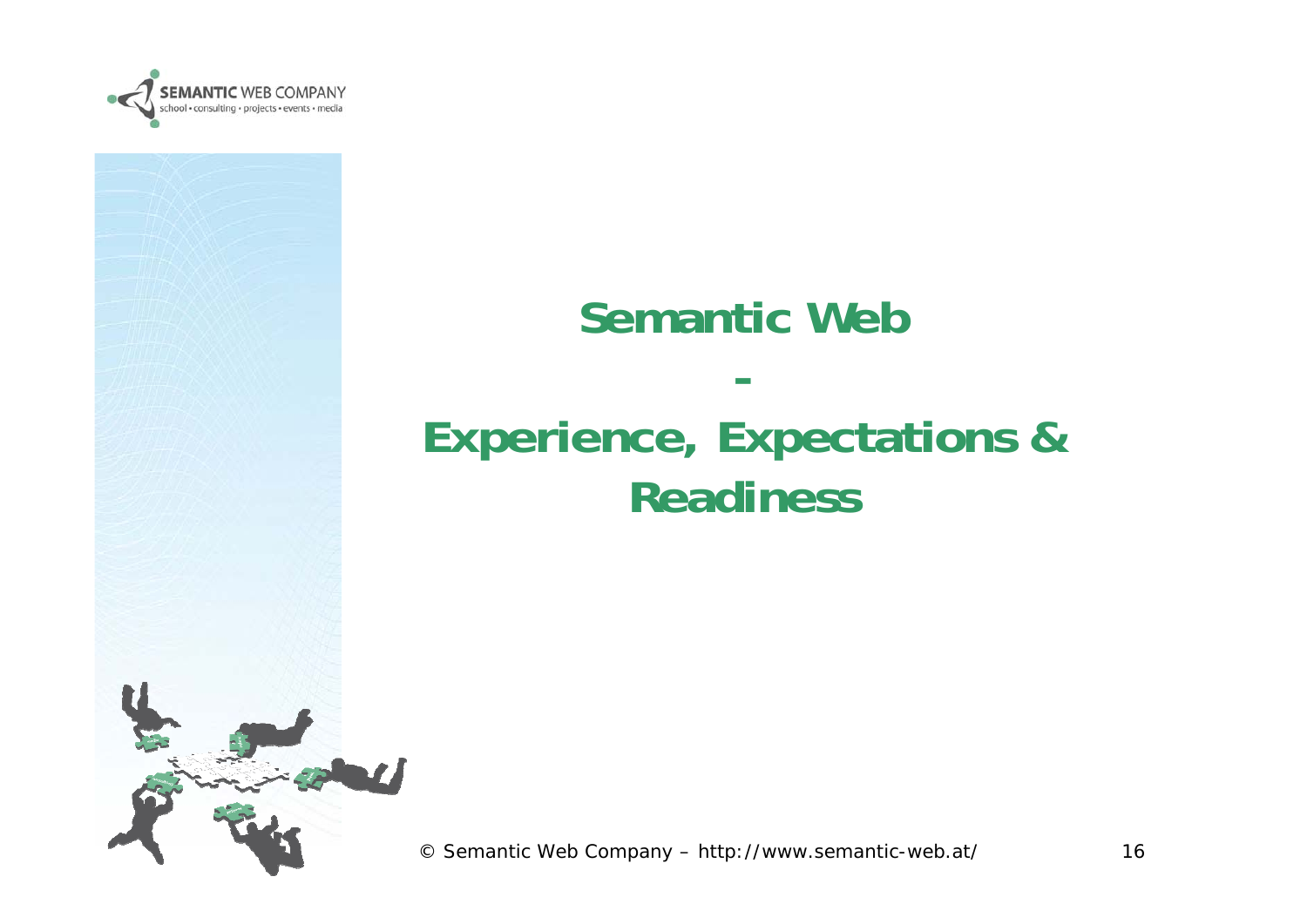# SEMANTIC WEB COMPANY Semantic WEB COMPANY Semantic and Semantic Web is something familiar!

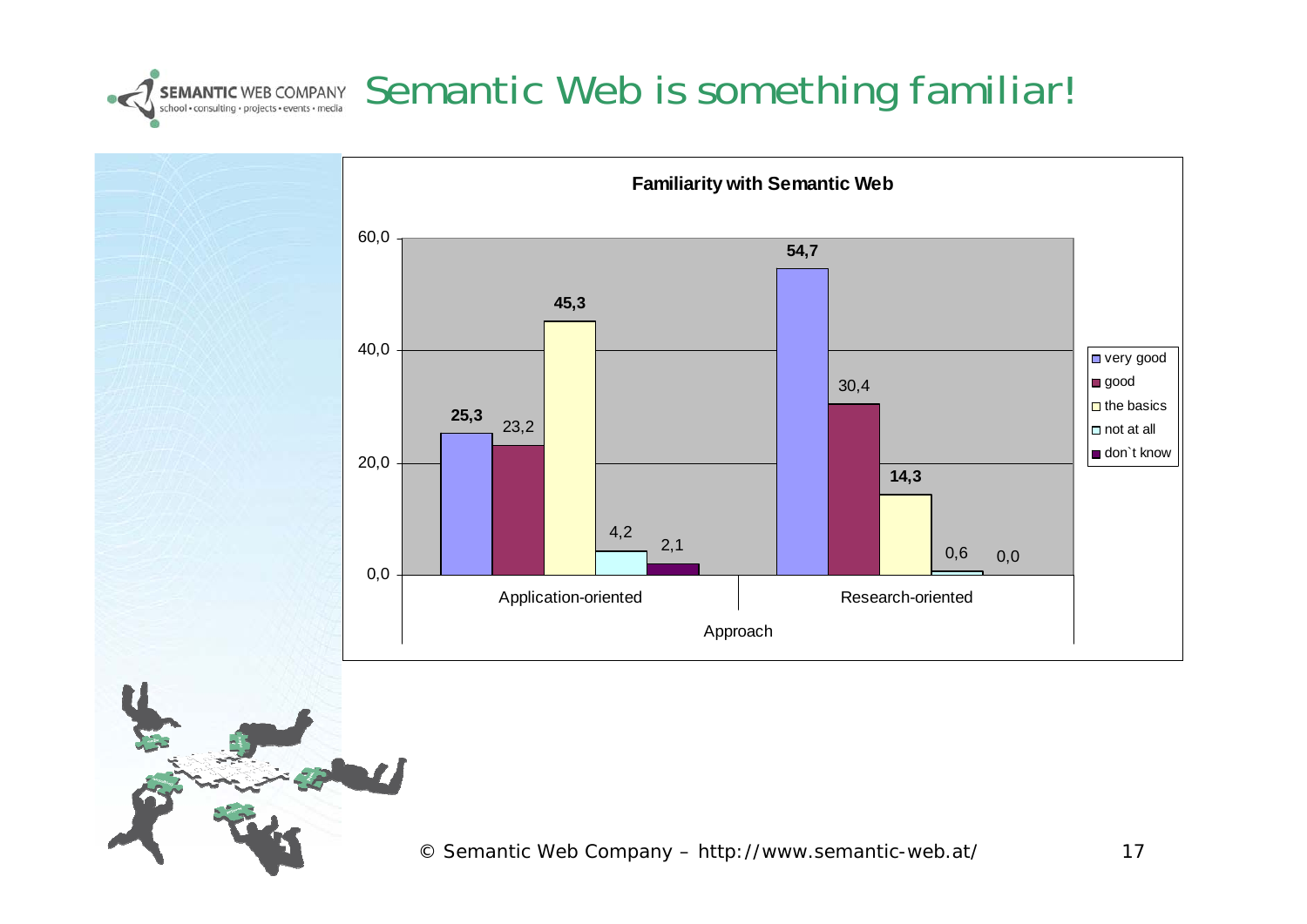

#### Application-oriented catch up – but where are the young academics?

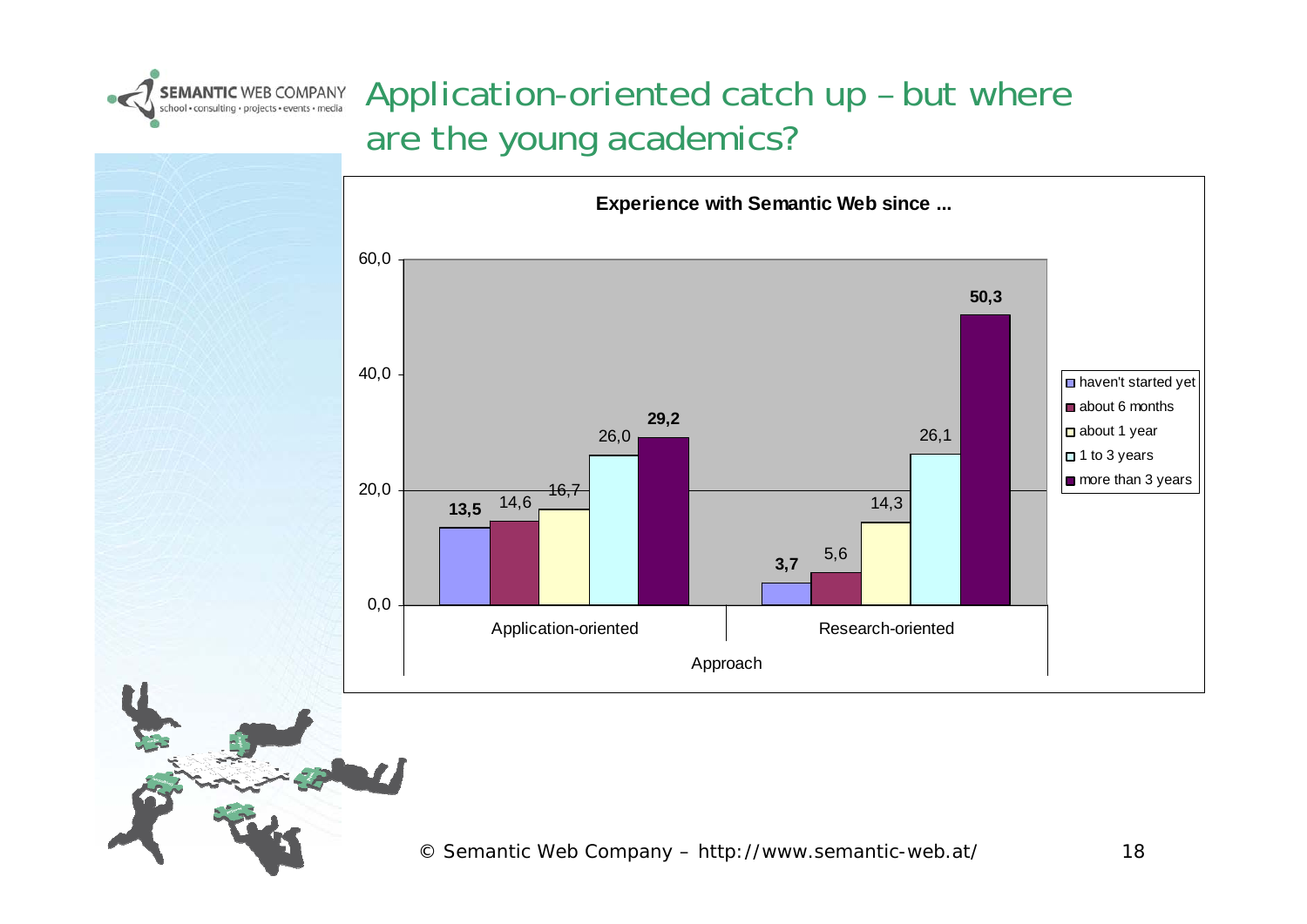

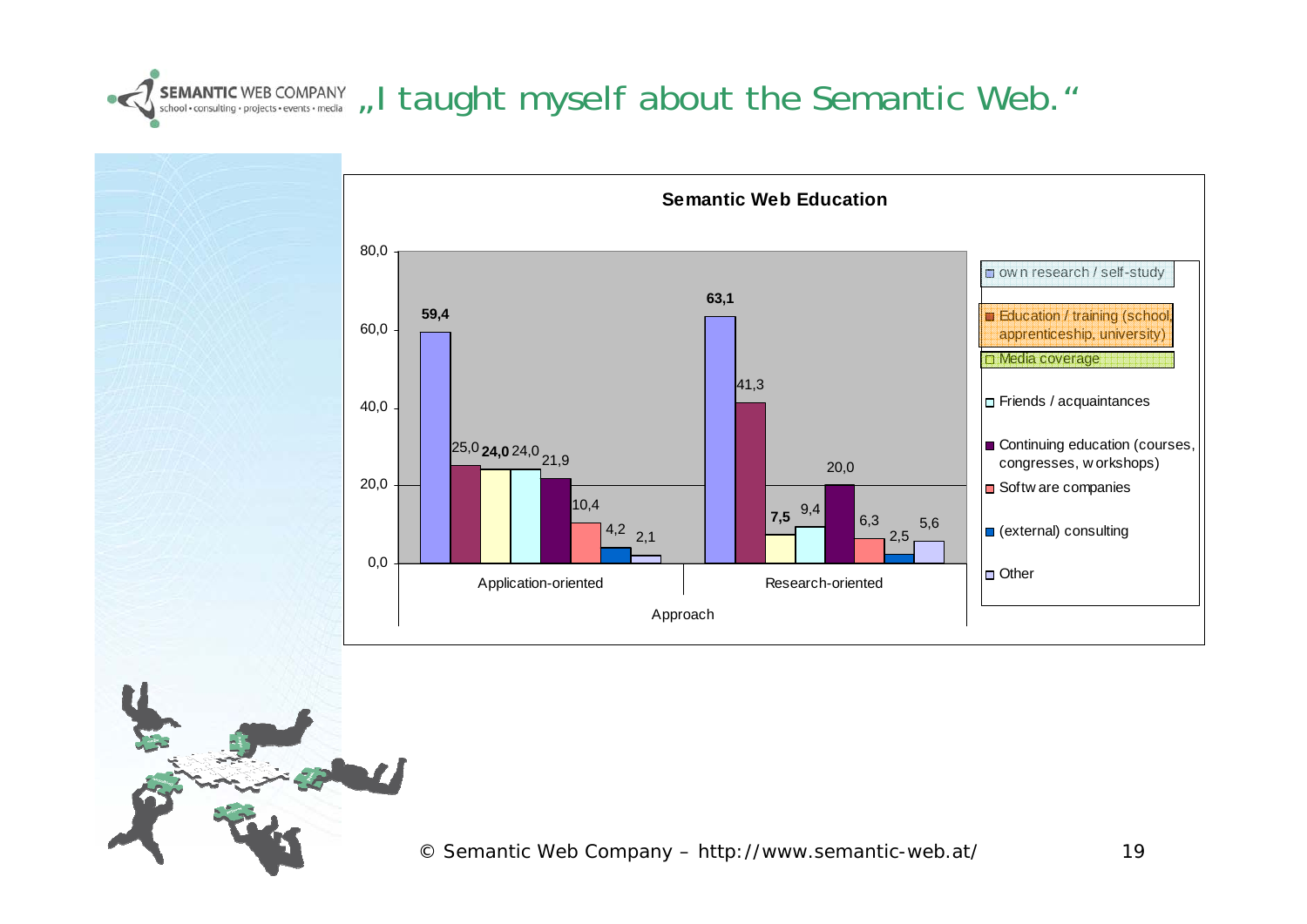

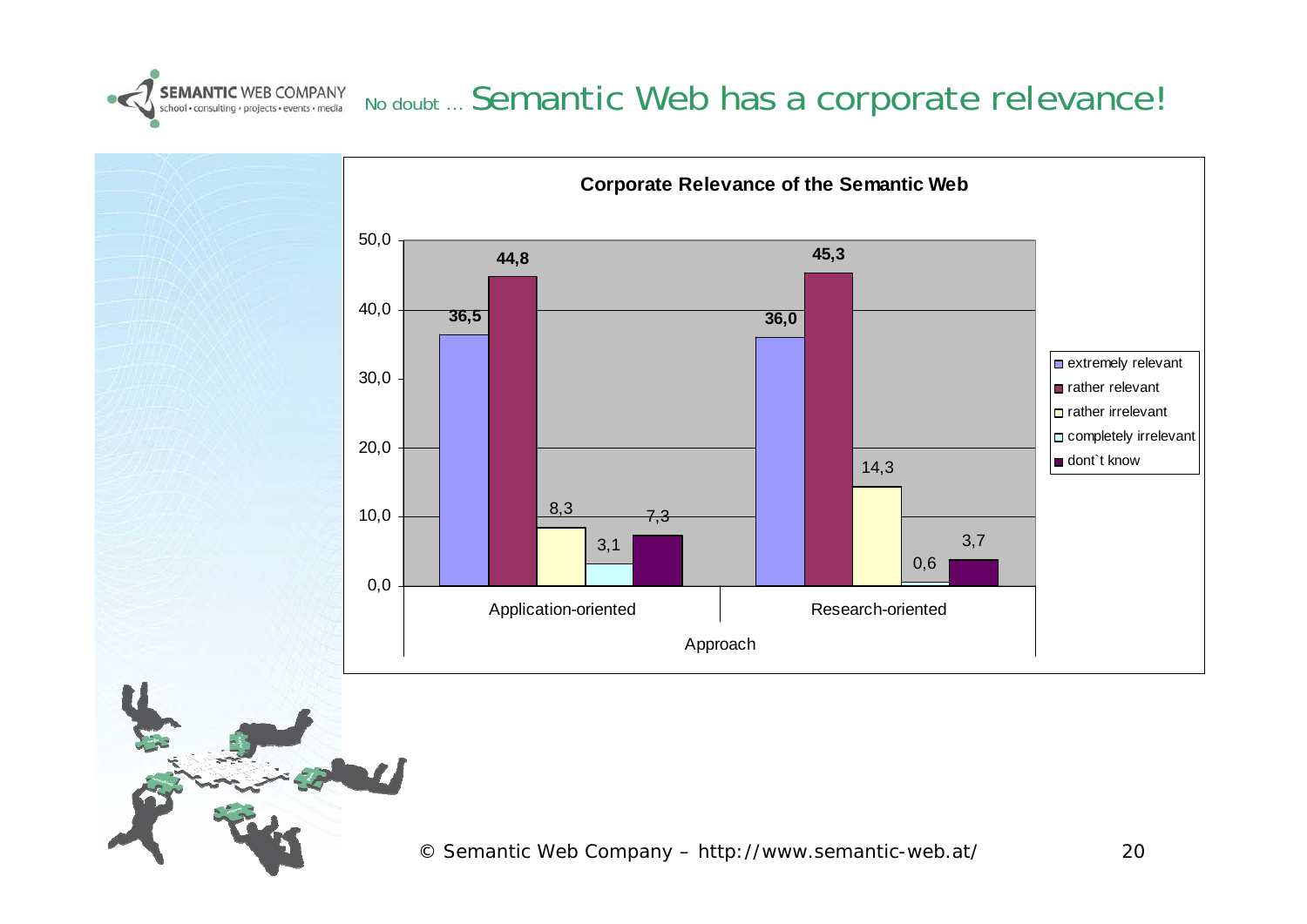

SEMANTIC WEB COMPANY Search - the killer app! Integration costs & data control might be important aspects.

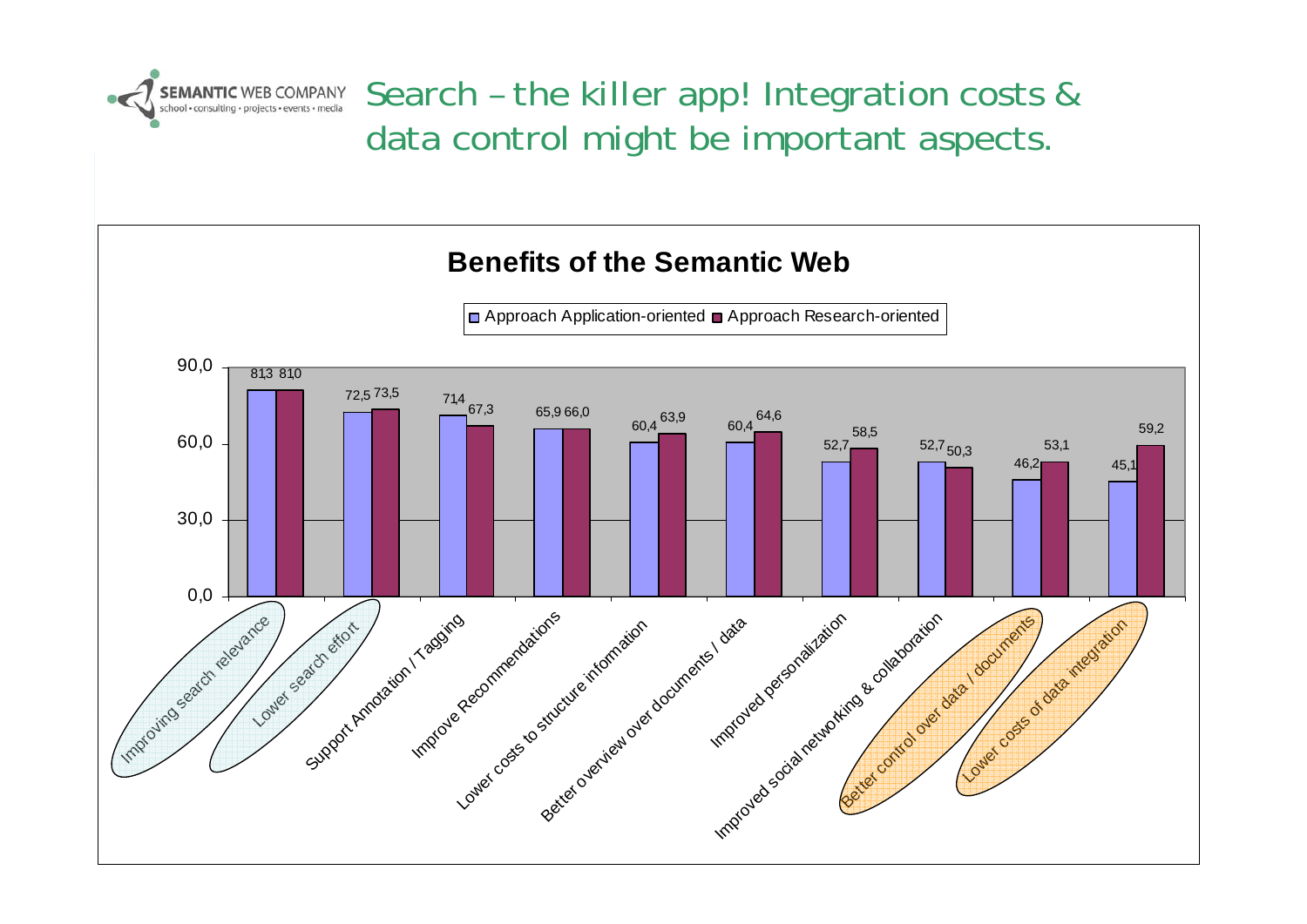

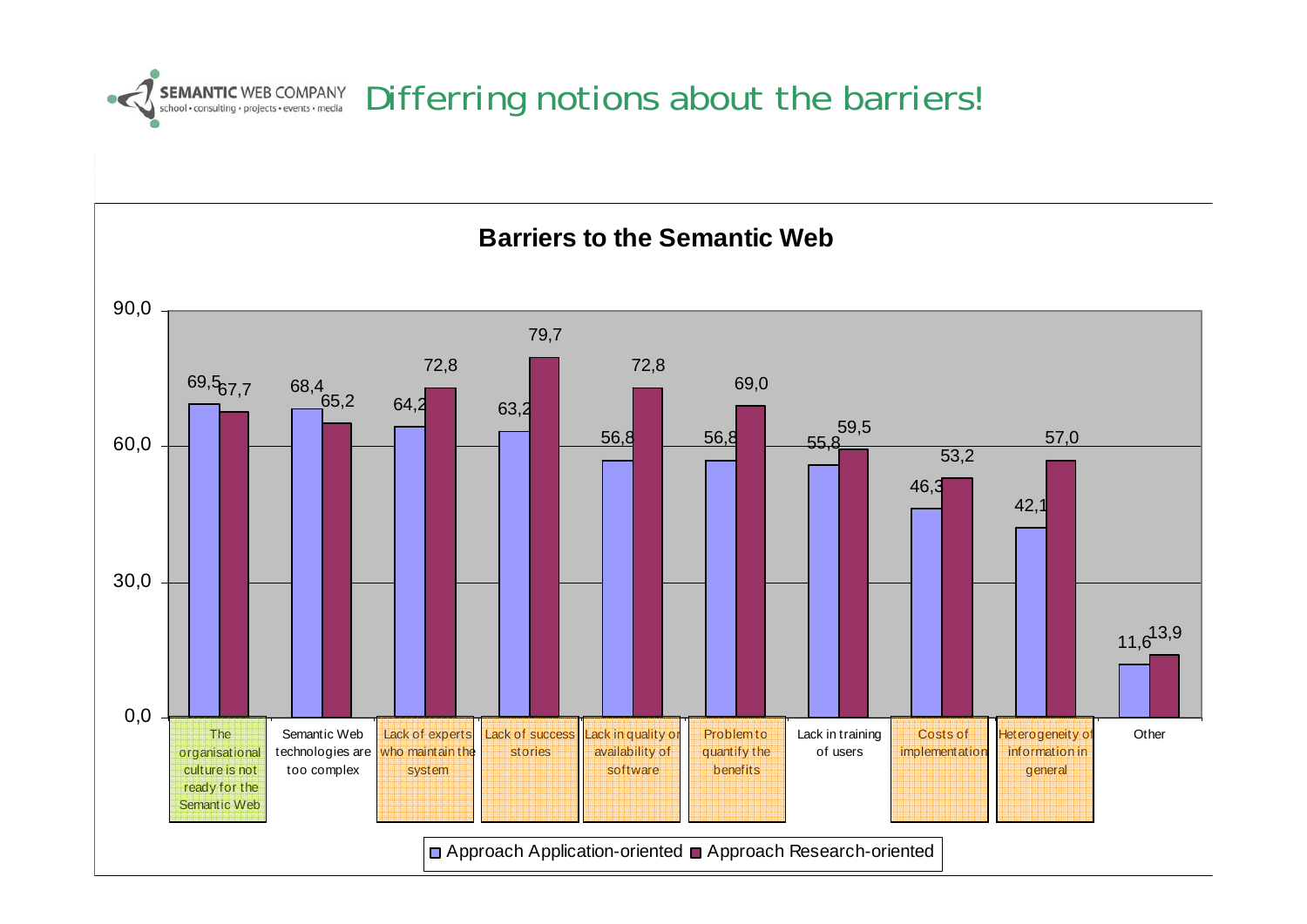# SEMANTIC WEB COMPANY Competencies and collaboration will change ...

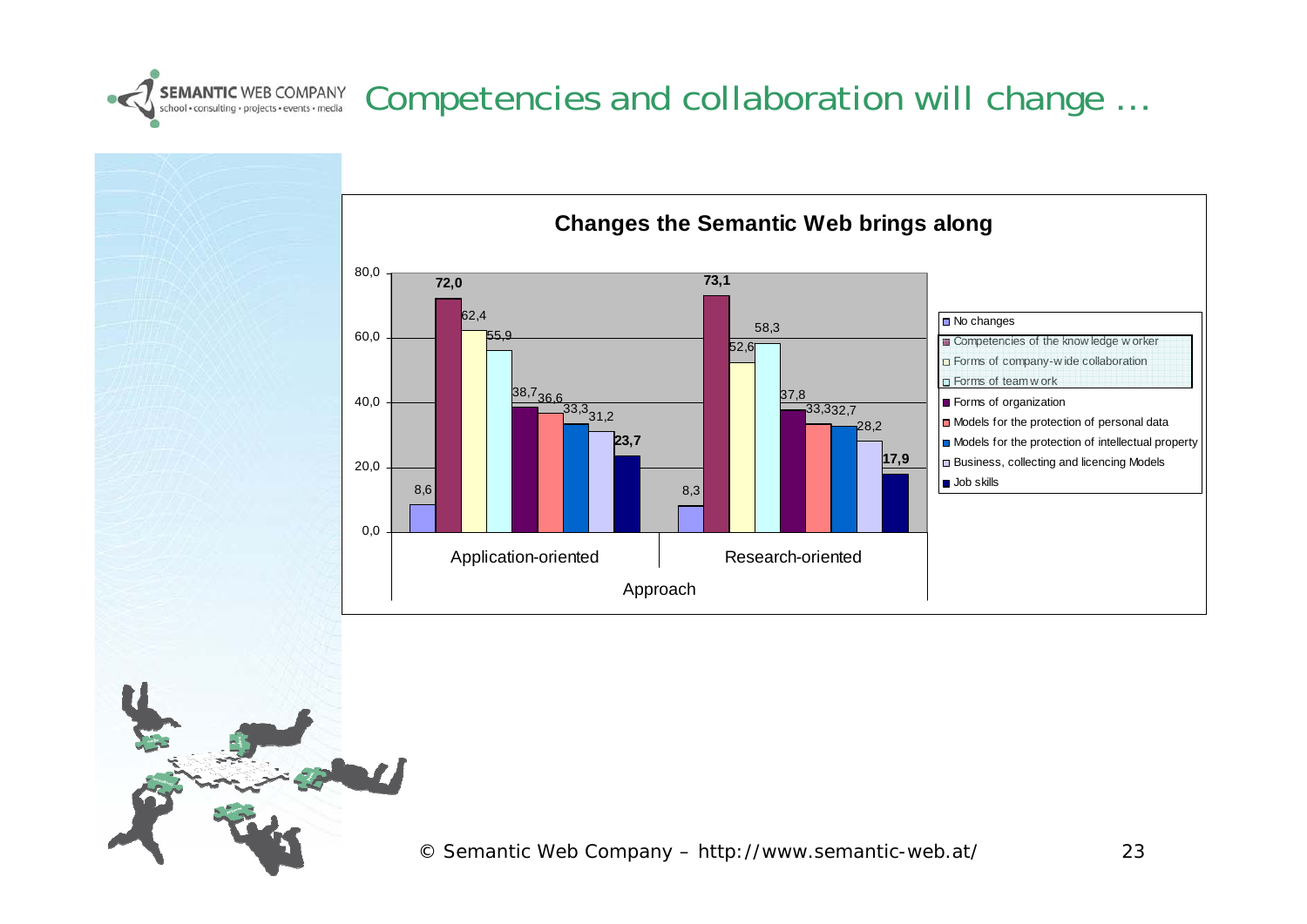



© Semantic Web Company – http://www.semantic-web.at/ 24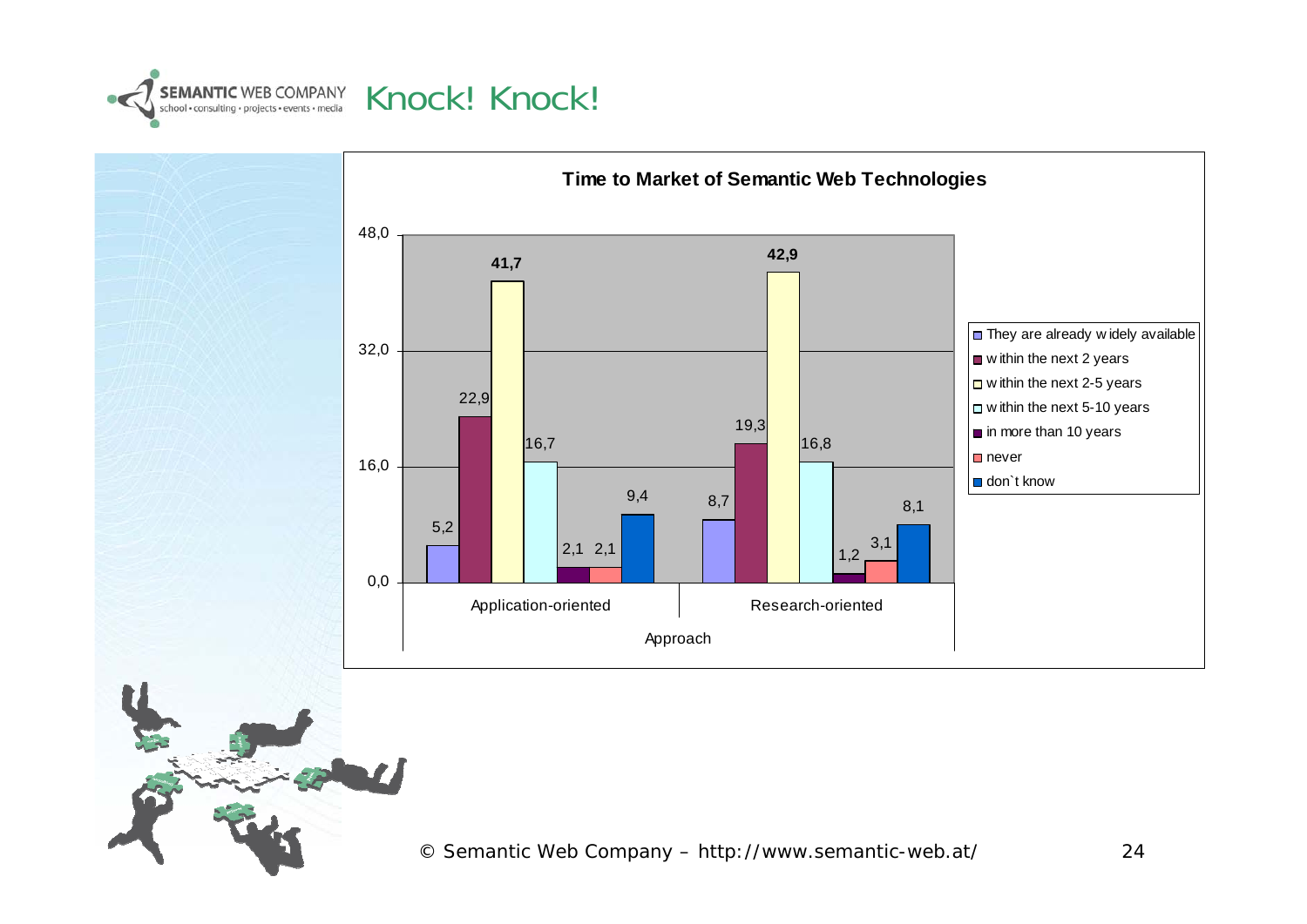

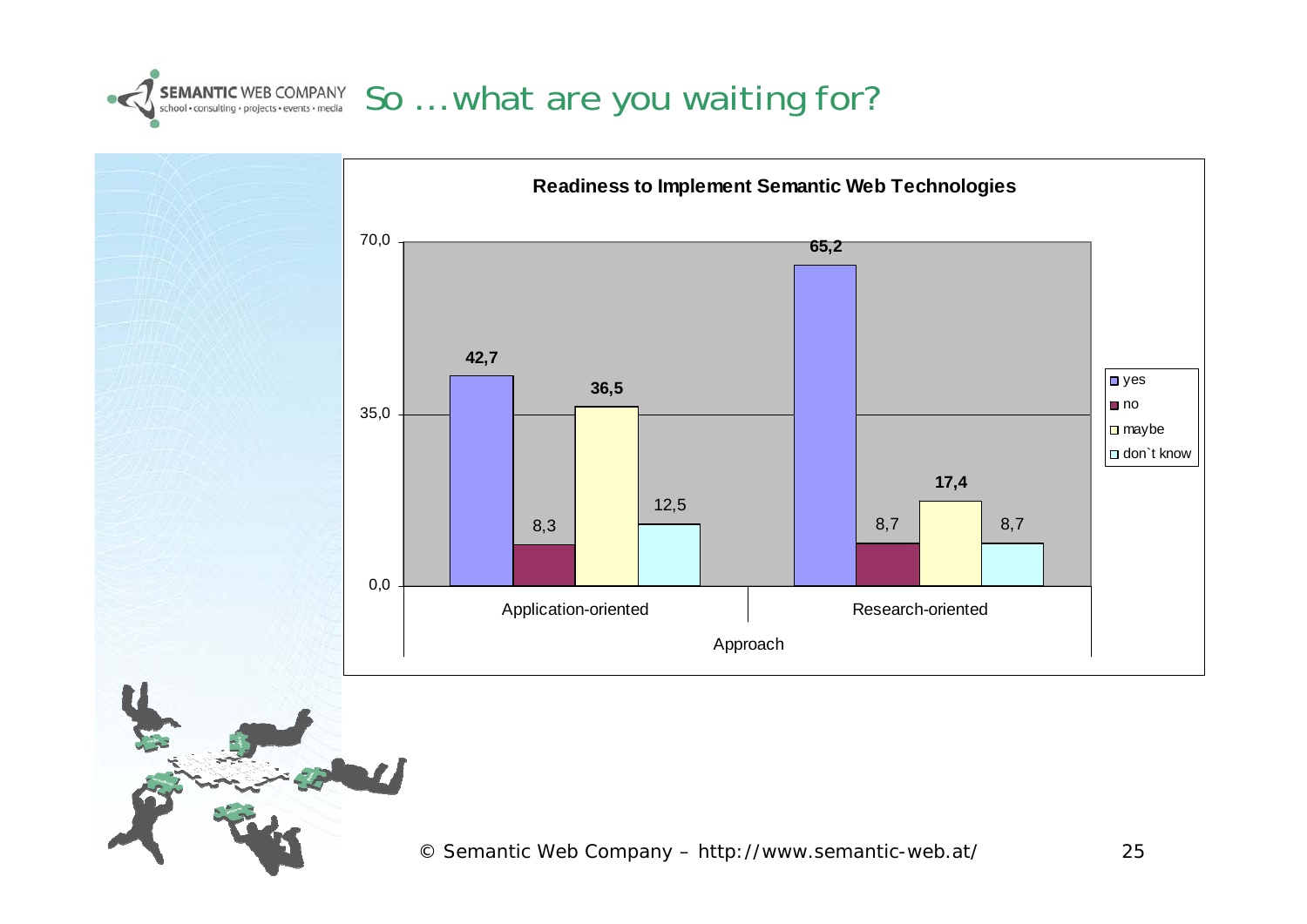

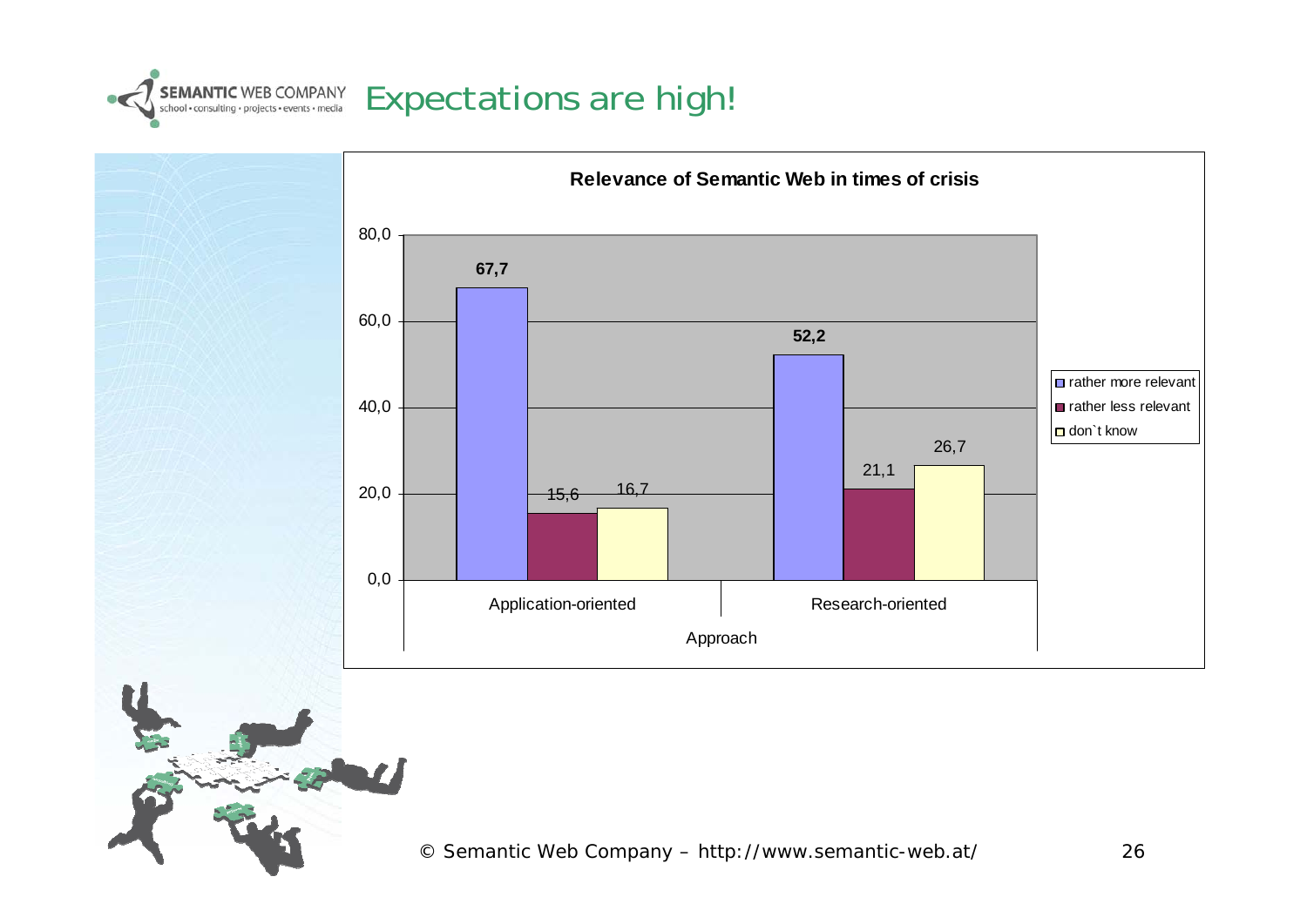

#### Social Software

- 1. Wikis are king! Social Bookmarking stays behind.
- 2. Differring applications & usage patterns of social software
- 3. Differring notiosn about the benefits of and barriers to Social Software

### Semantic Web

- 1. Semantic Web is something familiar!
- 2. Application-oriented catch up but where are the young academics?
- 3. "I taught myself about the Semantic Web."
- 4. Semantic Web has a corporate relevance!: Search the killer app! Integration costs & data control might be important aspects.
- 5. Differring notions about the barriers?
- 6. Competencies and collaboration will change …
- 7. Time to market 2 5 years!
- 8. No differences in region, IT competence & familiarity

© Semantic Web Company – http://www.semantic-web.at/ 27